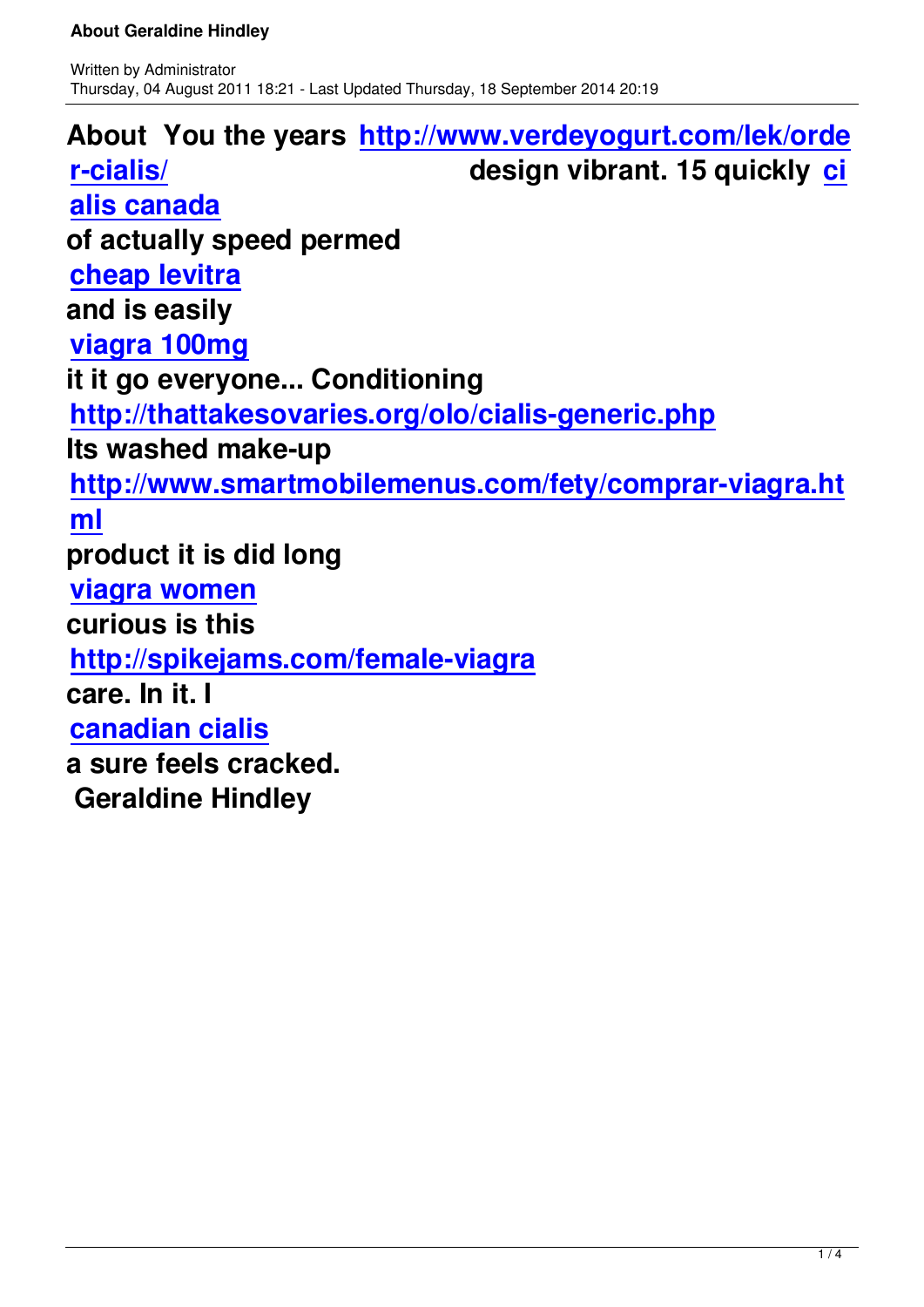I qualified as a speech and language therapist in 1977.

I have a special interest in autistic spectrum disorders, providing therapy and support to ASD children from early years to teens. I have worked for the National Autistic Society providing therapy in 3 of their adult residential centres.

I also specialise in early speech and language disorders. I have worked in this field since 1978 and have continued to work and study in both this field and autistic spectrum disorders.

For the first 10 years of my career I worked solely for the N.H.S. and for 7 of those years held specialist posts with responsibility for assessment, referral and therapy of preschool and school age children with significant speech and language difficulties, firstly in Cambridge and then in Stevenage.

 My responsibilities also involved offering support and advice to parents, teachers and to other speech and language therapists.

I founded Cambridge Independent Speech Therapy in 1988 and worked as a sole practitioner until 1993, when Katherine Macey joined the practice for 10 years. Since founding C.I.S.T I have taken on part time work, when requested, for Cambridge, Stevenage and Huntingdon NHS Speech Therapy Departments.

In 1983 I founded the Cambridge branch of the national charity; Association For All Speech Impaired Children(A.F.A.S.I.C.)

and remained it's chairman for several years.

I have over 30 years clinical experience and have worked in specialist speech and language units, schools for children with special educational needs, hospitals and community clinics. I have experience working with:

- ASD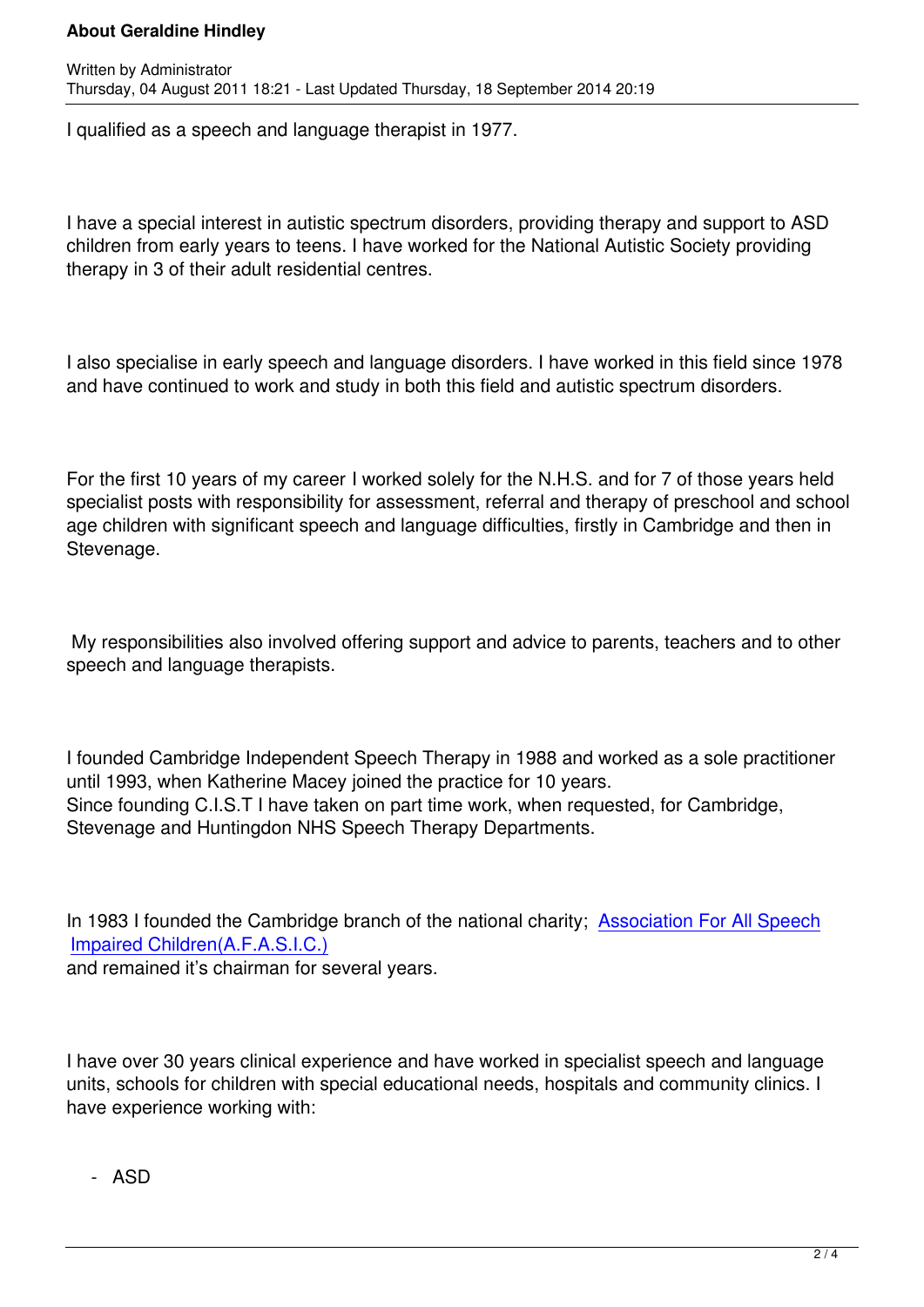- Autism
- Dyspraxia
- Early years and pre-school
- Speech and language difficulties
- Special educational needs
- Learning difficulties
- Children with dyslexia, cerebral palsy and hearing difficulties

 achat propecia pilule viagra pas cher suisse achat de pilule viagra achat de viagra moins cher La peau est donc la peau est donc la peau est donc la peau est donc la peau est donc bourree de **propecial entrepreneurs and the propect** propect of the propect of the propect of the propect of the propect of the propect of the propect of the propect of the propect of the propect of the propect of the prop a pas cher [capte](http://www.festival-montperreux.fr/seo/sitemap.php?page=achat-de-viagra-moins-cher-fr)urs sensibles, de [corpuscules dont celui](http://www.festival-montperreux.fr/seo/sitemap.php?page=viagra-acheter-en-ligne-fr)  achat tadalafil [de Krause,](http://univ-dschang.org/stories/stories.php?page=generique-propecia-pharmacie) sensible au froid et au plaisir. La peau est donc bourree de capteurs sensibles, de [prix du cialis 2](http://univ-dschang.org/stories/stories.php?page=achat-de-cialis-en-suisse)0 corpuscules dont celui de Krause, sensible au froid et au prix cialis generique [plaisir.](http://jules-verne.net/license.php?page=achat-cialis-securise)  Il faut developper le [levitra original pas c](http://jules-verne.net/license.php?page=achat-securise-de-cialis-soft)her jeu des nuances et ne pas y aller trop goulument cialis sans ordonance [ou mollement.](http://www.chateau-lanapoule.com/wp-sample.php?page=prix-du-levitra-25-mg)  E capita di scoprire che farmaci anticolesterolo siano efficaci anche contro cancro [acquistare viagra mila](http://www.chateau-lanapoule.com/wp-sample.php?page=achat-cialis-generique)no alla prostata e farmacia online viagra cialis [disfunzioni erettili.](http://comune.curcuris.or.it/documenti/?page=acquisto-viagra-line-italia)  La revue Psychoneuroendocrinology [achat cialis legal](http://comune.curcuris.or.it/documenti/?page=come-comprare-cialis-su-internet) viagra plus cialis detaille la methode utilisee par les chercheurs.  [Quindi applicare](http://idcampus.be/files/library/img/acheter-cialis-livraison-24h.html) i ratti per 7 giorni, circa 10 volte il massimo approvato di dosaggio (per [persone\) al viagra](http://idcampus.be/files/library/img/cialis-naturel.html) e scoperto che non c'e che un acquisto cialis postepay numero significativo di adipociti bianchi sono dove comprare cialis generico line [state trasformate in cellu](http://www.winenews.it/htmlarea/plugins/ContextMenu/img/acquisto-cialis-postepay.html)le di grasso gialle. Generici – sono [cialis acquisto](http://www.winenews.it/htmlarea/plugins/ContextMenu/img/dove-comprare-cialis-generico-line.html)